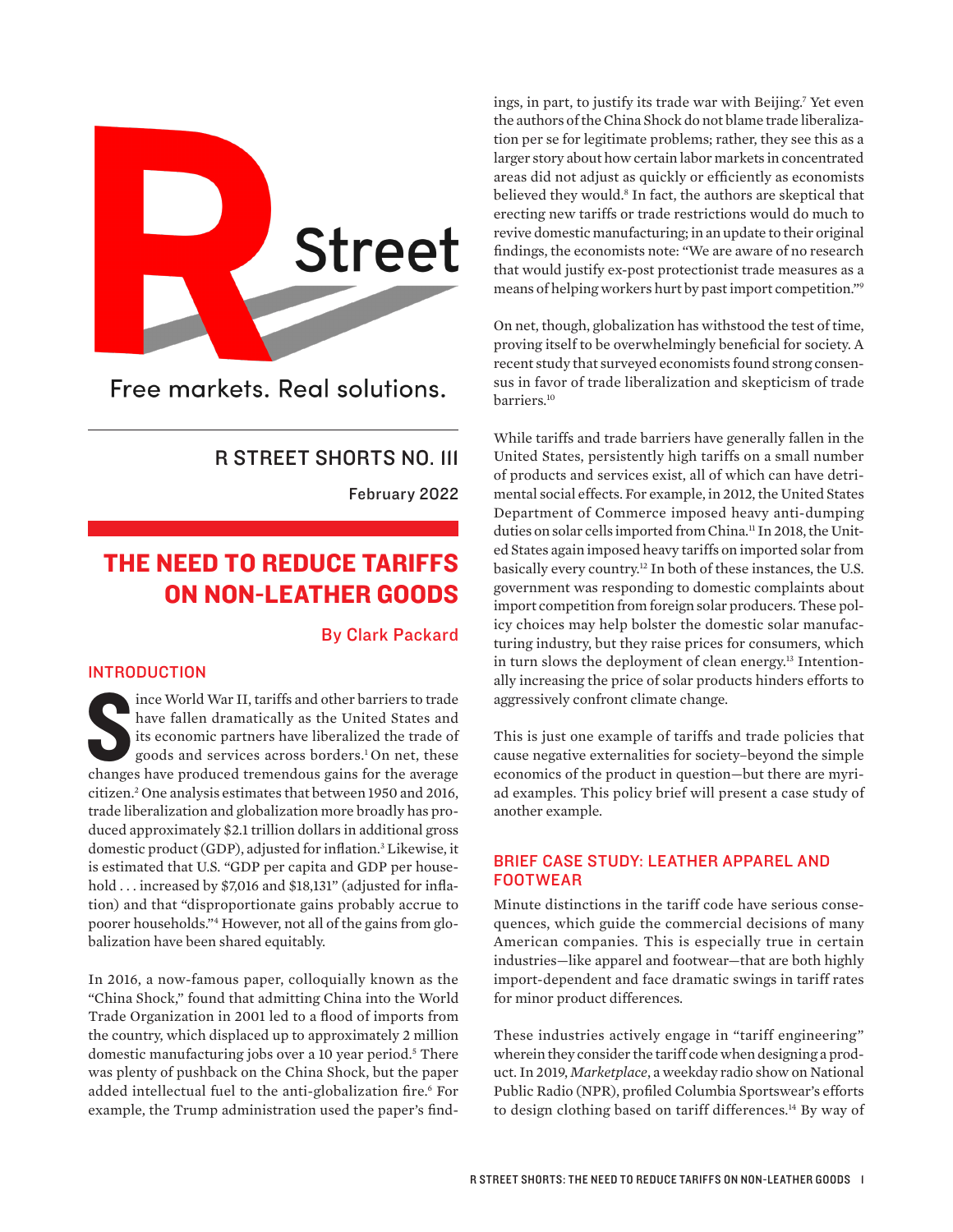<span id="page-1-0"></span>example, Marketplace explained:

Women's or girls' blouses, shirts and shirt-blouses of manmade fibers imported from other countries can get tariffed as high as 26.9% . . . But here's a little loophole: If the garments have "pockets below the waist, a ribbed waistband or other means of tightening at the bottom of the garment," they get to be excluded from this category. So if you took that same type of blouse with a 26.9% duty rate and added a pocket or two below the waist, it would instead get tariffed at a rate of 16%.[15](#page-2-0)

Another high-profile example of this phenomenon is the existence of felt on the bottom of Converse All Star shoes. Shoes with "outer soles of rubber ... and uppers of textile materials" face tariffs ranging from 20-48 percent. But with a little felt covering the outside of the shoe's sole, the shoe becomes classified as a "slipper" for purposes of the tariff code, "which guarantees the rate of 3 percent.["16](#page-2-0) These types of seemingly random distinctions occur all throughout the tariff code, which may explain why one sportswear executive ironically told *Marketplace,* "the real designers of apparel and footwear in this country live on Capitol Hill.["17](#page-2-0)

#### Leather-Based Tariff Differences

There are numerous products that face significantly lower tariffs if they are made of leather as opposed to other materials. Consider handbags. Generally speaking, if a purse is valued over \$20 and has an "outer surface of leather," it will enter the United States under tariff line 4202.21.90 of the Harmonized Tariff Schedule (HTS) with a duty of 9 percent[.18](#page-2-0) If a leather purse valued over \$20 comes from a country the United States has a free trade agreement (FTA) with– Australia, Bahrain, Canada, Chile, Colombia, Israel, Jordan, South Korea, Morocco, Mexico, Oman, Panama, Peru, Singapore, Costa Rica, Dominican Republic, El Salvador, Guatemala, Honduras, Nicaragua–or from a country with preferential market access established by Congress, such as the African Growth and Opportunity Act (AGOA) bloc, the purse enters the country duty free.<sup>19</sup> If that same bag instead has an "outer surface of sheeting of plastics," it enters under a different tariff line–4202.22.1500–of the HTU with a tariff rate of 16 percent.<sup>20</sup> With this composition, the bag would enter the United States with a zero percent tariff if it originated in the countries with which the United States has an FTA or the AGOA countries.<sup>21</sup> If the bag had an outer surface that is mostly composed of "man-made fibers," the tariff rises to 17.6 percent under HTU 4202.22.81, and again, enters the country duty-free if it originates from in a country with which the United States has an FTA or an AGOA country[.22](#page-2-0)

The difference is even more dramatic for footwear. A pair of men's shoes made mostly of leather with a rubber sole could enter the United States under HTU 6403.99.60 with a tar-

iff of 8.5 percent.<sup>23</sup> The same shoes would enter the United States tariff-free if they originated from certain countries with which the United States has an FTA, though such shoes are not part of the AGOA.[24](#page-2-0) Change the leather in the shoe to some other fabric like cotton and the tariff rises to 37.5 percent[.25](#page-2-0)

This is not unique to handbags and footwear. Similar tariff differences exist between leather and non-leather for winter coats, vests, wallets, suitcases and other products.[26](#page-2-0) In other words, Congress, through the HTS, has established lower tariffs, generally, on leather products versus similar products made from other materials.

#### **Externalities**

Such differences matter beyond the simple economics involved in leather because of something economists recognize as "externalities," which are "situations when the effect of production or consumption of goods and services imposes costs or benefits on others which are not reflected in the prices charged for the goods and services being provided."<sup>[27](#page-2-0)</sup> Externalities can be either positive or negative for third parties not involved in the transaction. In the case of leather, the true costs of production are not borne entirely by consumers, but rather by society at large.

Most leather products come from cattle, which are the top agricultural source of greenhouse gases.[28](#page-2-0) As an air quality specialist recently put it: "Each year a single cow will belch about 220 pounds of methane. Methane is shorter lived than carbon dioxide but 29 times more potent in warming the atmosphere."[29](#page-2-0) Likewise, leather is tanned often using various chemicals including chromium.[30](#page-2-0) Though beyond the scope of this policy brief, such chemicals can cause a number of environmental problems—another externality[.31](#page-2-0) 

#### RECOMMENDATIONS

Where clear externalities exist, R Street has been supportive of efforts to tax such transactions. This is the textbook way to deal with externalities so that producers and consumers internalize the costs of certain transactions. That is the guiding principle behind our support of a carbon tax in the case of global warming, for example.<sup>[32](#page-2-0)</sup> In this case, the federal government could levy a tax on leather in order to discourage its production and consumption. In order to maintain consistency with basic World Trade Organization rules, such a tax would have to be applied to both imported leather and domestically produced leather. Given the political economy involved and the strength of various lobbies involved, this is probably a nonstarter.

The smarter, more politically realistic response would be to at least stop essentially subsidizing leather by lowering